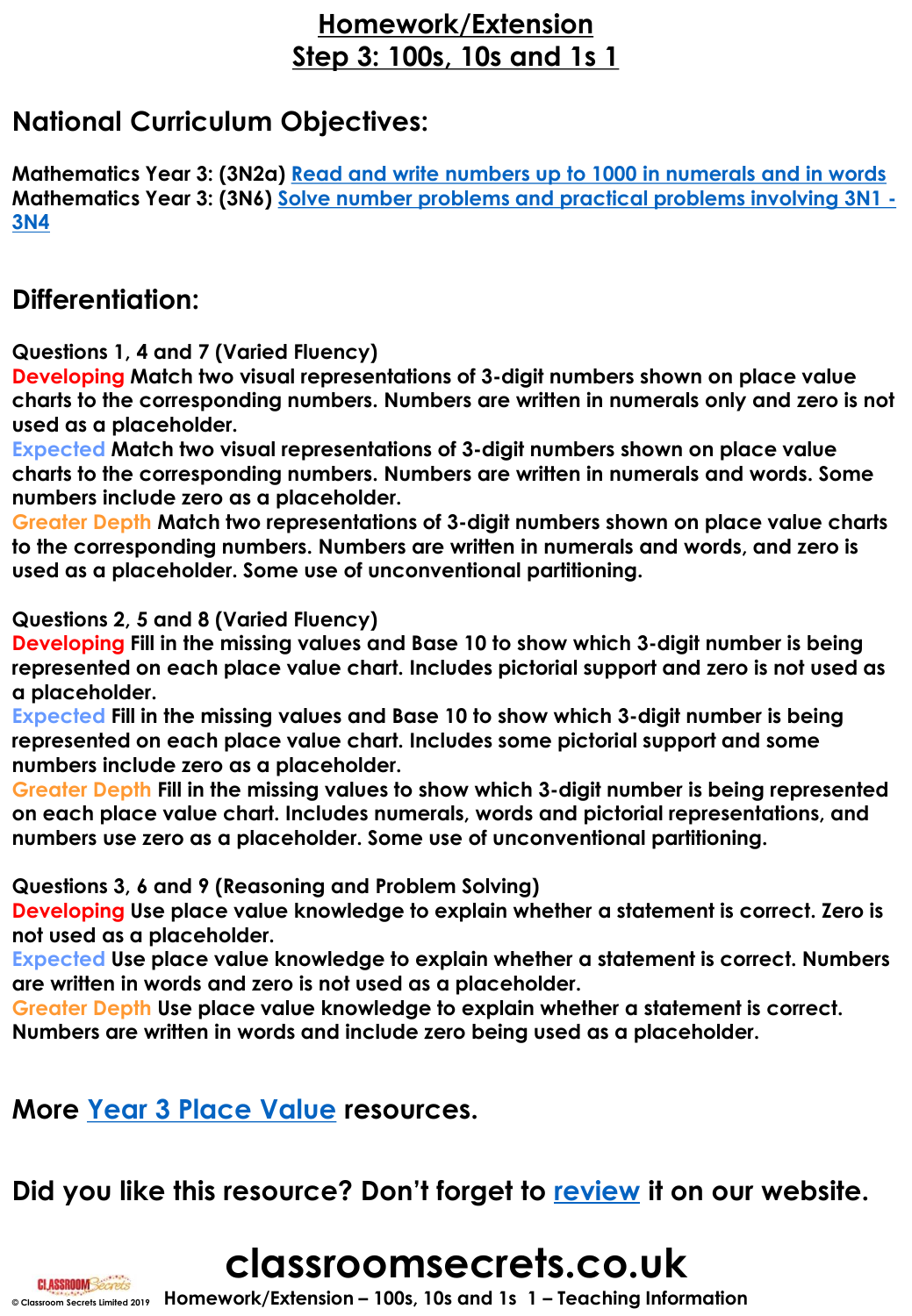

## **classroomsecrets.co.uk**

**CI.ASSROOMSecr © Classroom Secrets Limited 2019**

**Homework/Extension – 100s, 10s and 1s 1 – Year 3 Developing**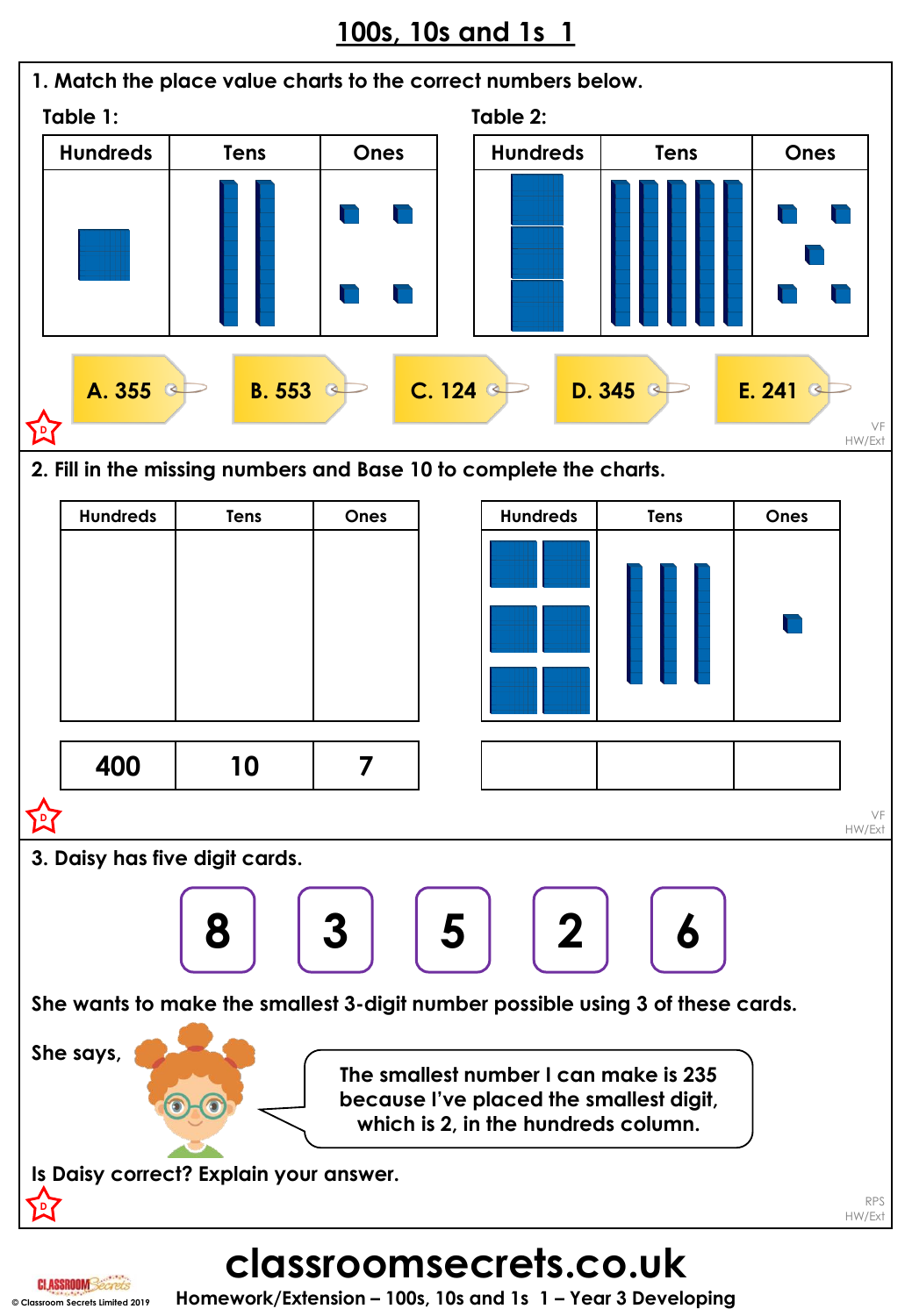

### **© Classroom Secrets Limited 2019 Homework/Extension – 100s, 10s and 1s 1 – Year 3 Expected**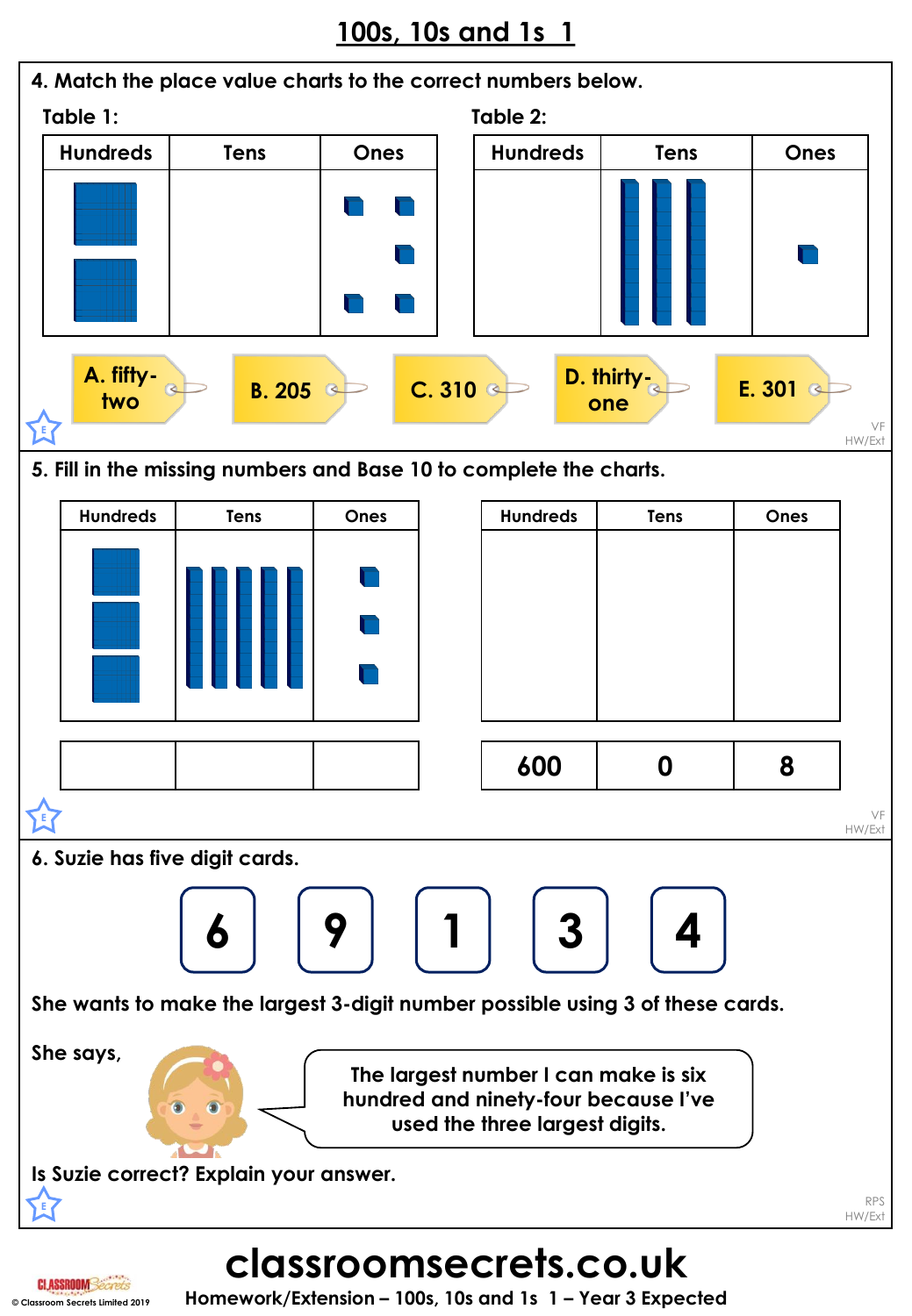



## **classroomsecrets.co.uk**

**© Classroom Secrets Limited 2019 Homework/Extension – 100s, 10s and 1s 1 – Year 3 Greater Depth**